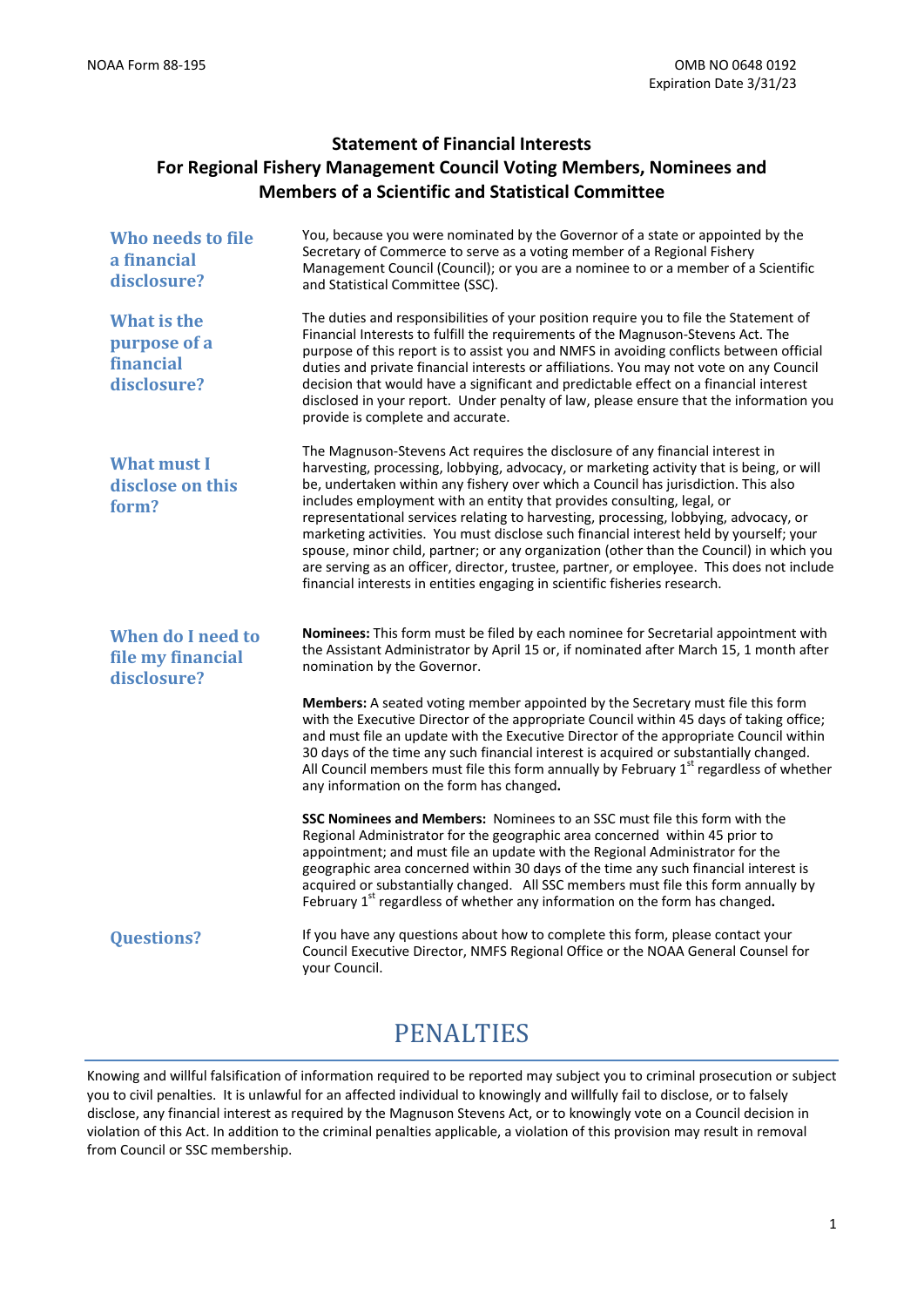### **STATEMENT OF FINANCIAL INTERESTS**

| Nominee or Member's Name (Print last, first, middle initial) Cabrera, Debra T. |                                       |  |  |  |
|--------------------------------------------------------------------------------|---------------------------------------|--|--|--|
| <b>Name of Council or Council Committee</b>                                    | Scientific and Statistical Committee  |  |  |  |
| Type of Appointment (list Nominee or Member) Member                            |                                       |  |  |  |
| Type of Filing: <b>□ Annual</b>                                                | $\Box$ Nominee<br>$\Box$ Supplemental |  |  |  |

### **Instructions**

- 1. Carefully read the questions for Parts 1-3 on the following pages.
- 2. In Part 1, you must answer "yes" or "no" for each question provided. If you select "Yes," check the box by any applicable financial interest from the list below the question and provide the appropriate detail explaining your selection. If you need more room to provide detail, please attach those pages to this form.
- 3. In Part 2, you must answer "yes" or "no" for each question provided. If you select "Yes," check the box by any applicable financial interest from the list below the question and provide the appropriate detail explaining your selection. If you need more space to provide detail, please attach those pages to this form.
- 4. In Part 2, if you select "I have no spouse, partner, or minor children," you may skip the rest of Part 2 and move to Part 3. Answer Part 3, if necessary.
- 5. After you have completed the form, sign and date the form on the last page.
- 6. Submit the completed form to NMFS for Council nominees; to your Council Executive Director for seated Council members; or to the Regional Administrator for the geographic area concerned for SSC members or nominees.

#### **Paperwork Reduction Act**

Notwithstanding any other provision of law, no person is required to respond to nor shall a person be subject to a penalty for failure to comply with a collection of information subject to the requirements of the Paperwork Reduction Act unless that collection of information displays a currently valid OMB Control Number. The public reporting burden for this information, on this NOAA Form 88-195, is estimated to average 35 minutes per response, including time for reviewing instructions, searching existing data sources, gathering and maintaining the data needed, and completing and reviewing the collection of information. Send comments regarding this burden estimate or any aspect of this collection of information, including suggestions for reducing this burden to the National Marine Fisheries Service, Office of the Chief Information Officer (F/CIO), 1315 East-West Highway, SSMC #3, 3<sup>rd</sup> Floor, Silver Spring, Maryland 20910.

#### **Public Access to Information**

This form, as completed by seated members of the Regional Fishery Management Councils, will be retained by the Council, made available on the Council's websites, and made available for public review at reasonable hours at the Council's Office and at each public hearing or public meeting.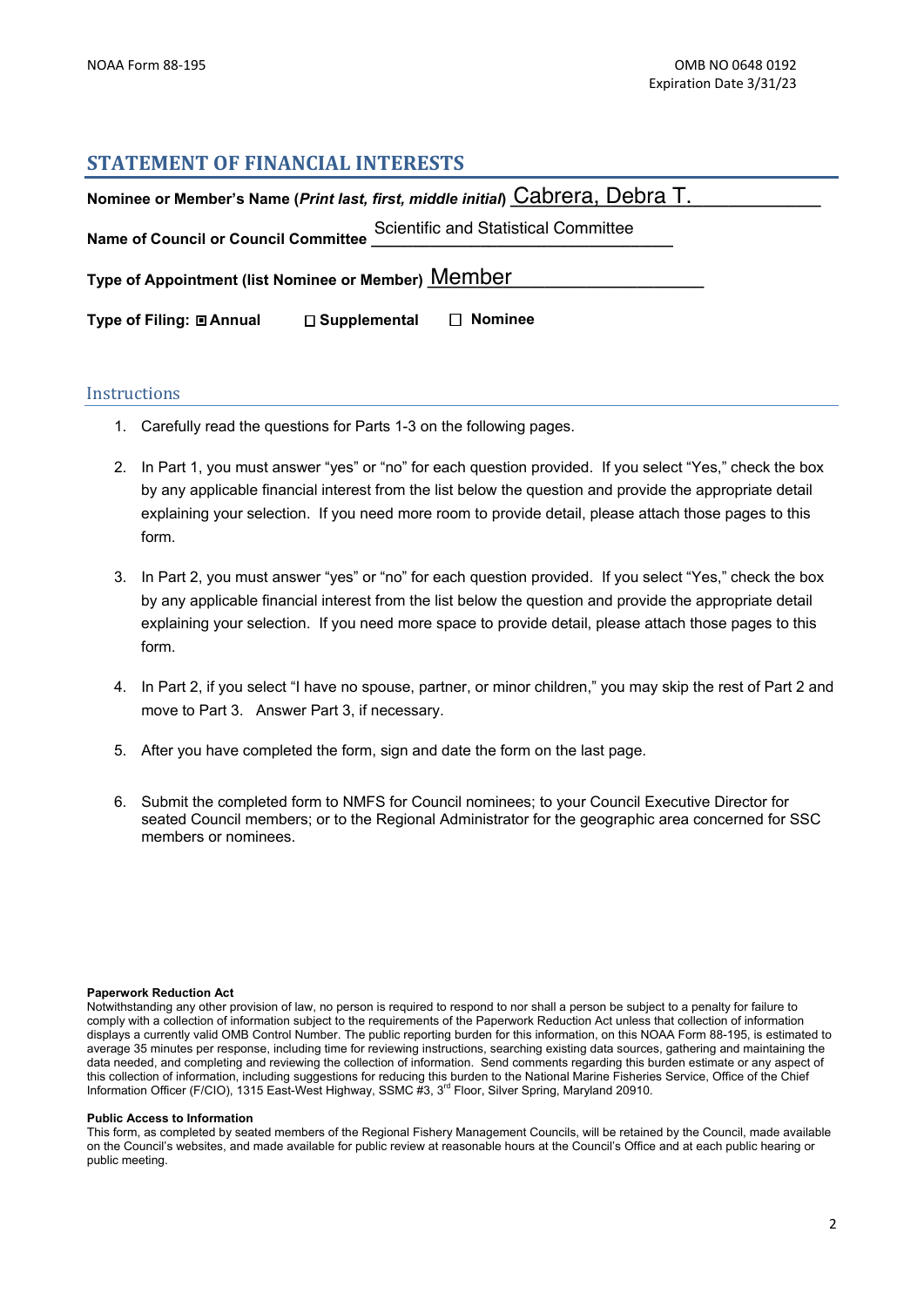# **Part 1: Personal Financial Interest**

### **Section 1.1: Assets and Ownership**

### Question 1.1.1

Do you have any **stock, equity or ownership interest** (whole or partial ownership) in a **company or business** engaged in any of the following activities in any fishery under the jurisdiction of the Council concerned?

- $\odot$  No
- { Yes

*Check all that apply:*

- $\Box$  Harvesting
- $\Box$  Processing
- $\square$  Marketing
- $\square$  Provides equipment essential to any of the above activities
- $\square$  Provides other services essential to any of the above activities

Please list and describe each applicable interest, as indicated above. Please include the percentage ownership or share holdings or any other monetary or in-kind enumeration of the company or business. Please include *company or business name, date the interest began, and fishery or fisheries of interest.*

### Question 1.1.2

Do you have **stock, equity or ownership interest** (whole or partial ownership) in any **fishing vessel** engaged in the following activities in any fishery under the jurisdiction of the Council concerned?

- $\odot$  No
- { Yes

*Check all that apply:*

- $\Box$  Harvesting
- $\Box$  Processing
- $\square$  Marketing

 $\square$  Provides equipment essential to any of the above activities

 $\square$  Provides other services essential to any of the above activities

Please list and describe each applicable interest, as indicated above. Please include the percentage ownership or share holdings or any other monetary or in-kind enumeration of the vessel. Please include vessel name, *company or business name, date the interest began, gear type and fishery or fisheries of interest.*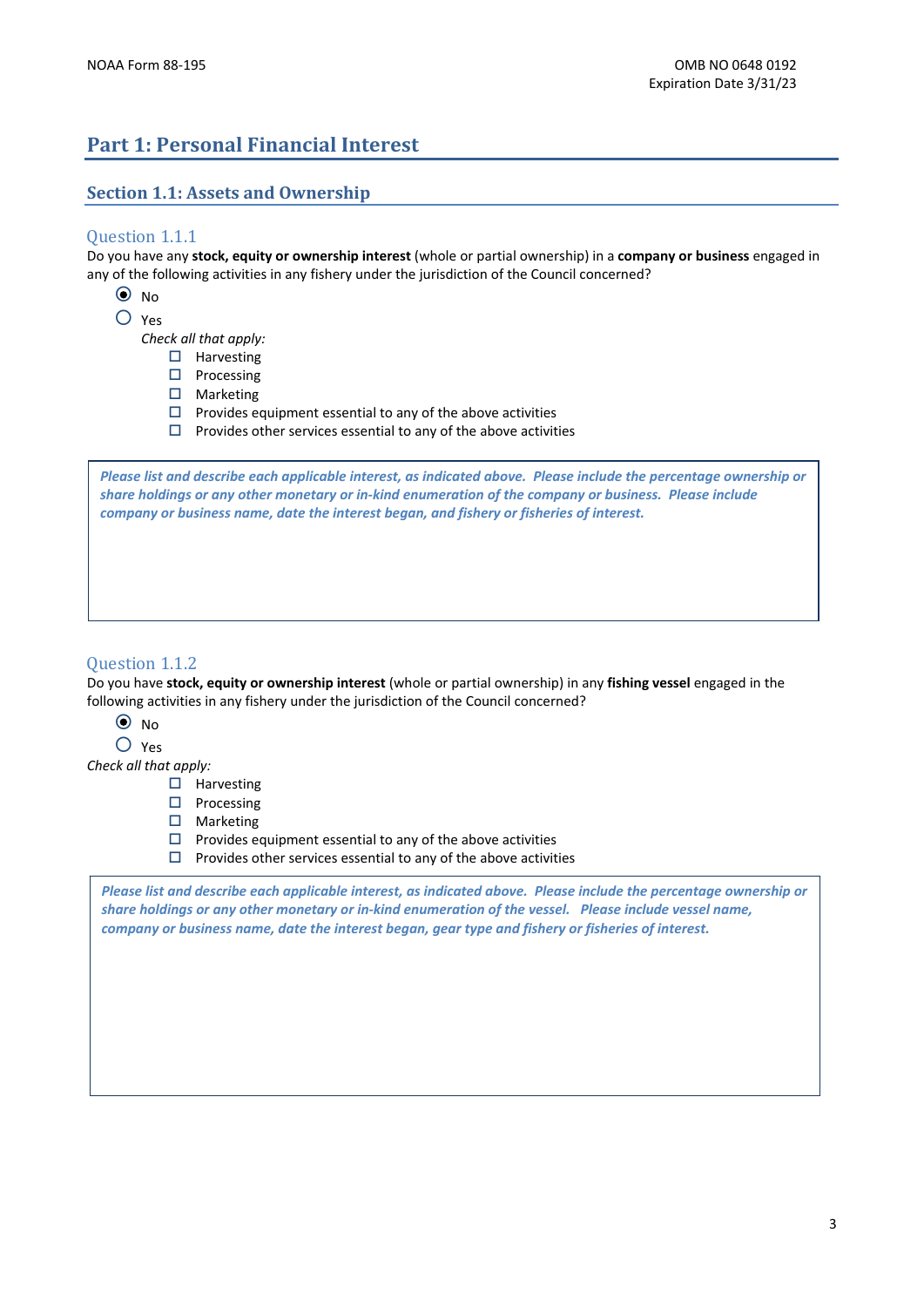### Question 1.1.3

Do you have **stock, equity or ownership interest** (whole or partial ownership) in any **other entity** engaged in the following activities in any fishery under the jurisdiction of the Council concerned?

- $\odot$  No
- { Yes

*Check all that apply:*

- $\square$  Harvesting
- $\square$  Processing
- $\Box$  Marketing
- $\square$  Provides equipment essential to any of the above activities
- $\square$  Provides other services essential to any of the above activities

Please list and describe each applicable interest, as indicated above. Please include the percentage ownership or share holdings or any other monetary or in-kind enumeration of the entity. Please include entity name, date the *interest began, and fishery or fisheries of interest.*

#### Question 1.1.4

Do you have any stock, equity or ownership interest (whole or partial) in a company, business, or other entity that provides any of the following services related to any fishery under the jurisdiction of the Council concerned?

| $O$ Yes | Check all that apply: | ப | Consulting                                                                                                                                                                                                                           |
|---------|-----------------------|---|--------------------------------------------------------------------------------------------------------------------------------------------------------------------------------------------------------------------------------------|
| □       | Lobbying              | ப | Legal                                                                                                                                                                                                                                |
| ப       | Advocacy              | ப | <b>Representational Services</b>                                                                                                                                                                                                     |
|         |                       |   | Please list and describe each applicable interest, as indicated above. Please include the percentage ownership or<br>share holdings or any other monetary or in-kind enumeration of the entity. Please include entity name, date the |
|         |                       |   | interest began, and fishery or fisheries of interest.                                                                                                                                                                                |

**by (wholly or partially) another entity** that provides any of the following services for any fishery under the jurisdiction of the Council concerned?

 $\odot$  No

{ Yes

*Check all that apply:*

 $\square$  Consulting

 $\square$  Legal

 $\Box$  Harvesting  $\square$  Processing

Marketing

- $\Box$  Representational Services  $\Box$
- $\Box$  Lobbying
- Advocacy
- $\Box$  Marketing
- $\square$  Provides equipment essential to any of the listed activities  $\square$  Provides other services essential to any of the listed activities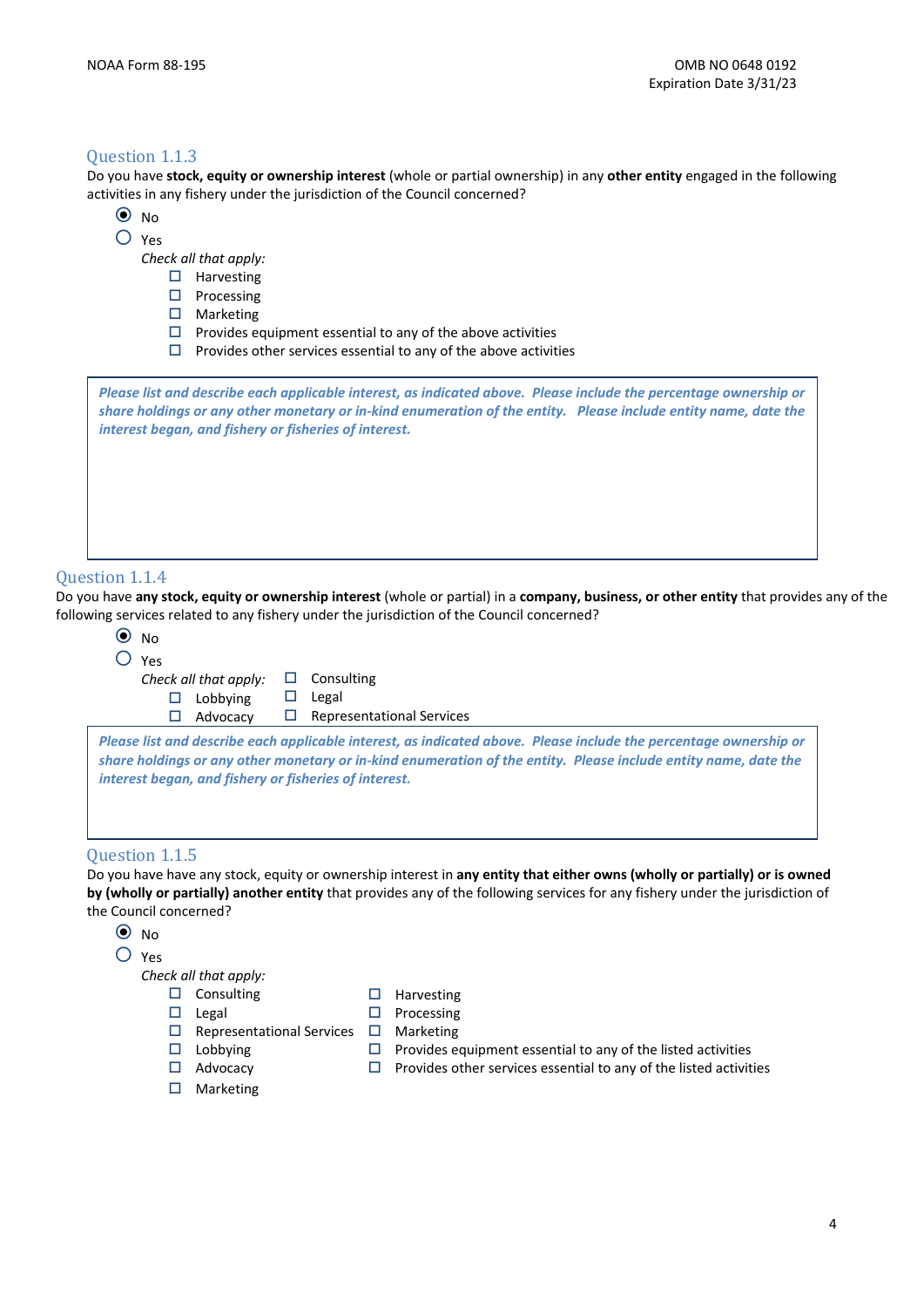Please list and describe each applicable interest, as indicated above. Please include the percentage ownership or share holdings or any other monetary or in-kind enumeration of the entity. Please include company or business *name, date the interest began, and fishery or fisheries of interest.*

### **Section 1.2: Employment**

#### Question 1.2.1

Do you have employment with any **company or business** engaged in the following activities in any fishery under the jurisdiction of the Council concerned?

| × |   |
|---|---|
|   | × |
|   |   |

 ${\bigcap}$  Yes

*Check all that apply:*

 $\Box$  Harvesting  $\Box$  Provides equipment essential to any of the listed activities

- $\Box$  Processing  $\Box$  Provides other services essential to any of the listed activities
- $\square$  Marketing

-<br>Please list and describe each applicable interest, as indicated above. Please include beginning date of rieuse inst und describe each applicable interest, as indicated above. Freuse i<br>employment, company or business name and fishery or fisheries of interest.

#### Question 1.2.2

Do you have employment with a **fishing vessel** engaged in the following activities in any fishery under the jurisdiction of the Council concerned?

- $\odot$  No
- { Yes

*Check all that apply:*

- $\Box$  Harvesting
- $\square$  Processing
- □ Marketing

 $\square$  Provides equipment essential to any of the above activities

 $\square$  Provides other services essential to any of the above activities

*Please list and describe each applicable interest, as indicated above. Please include beginning date of employment, vessel name͕ gear type and fishery or fisheries of interest.*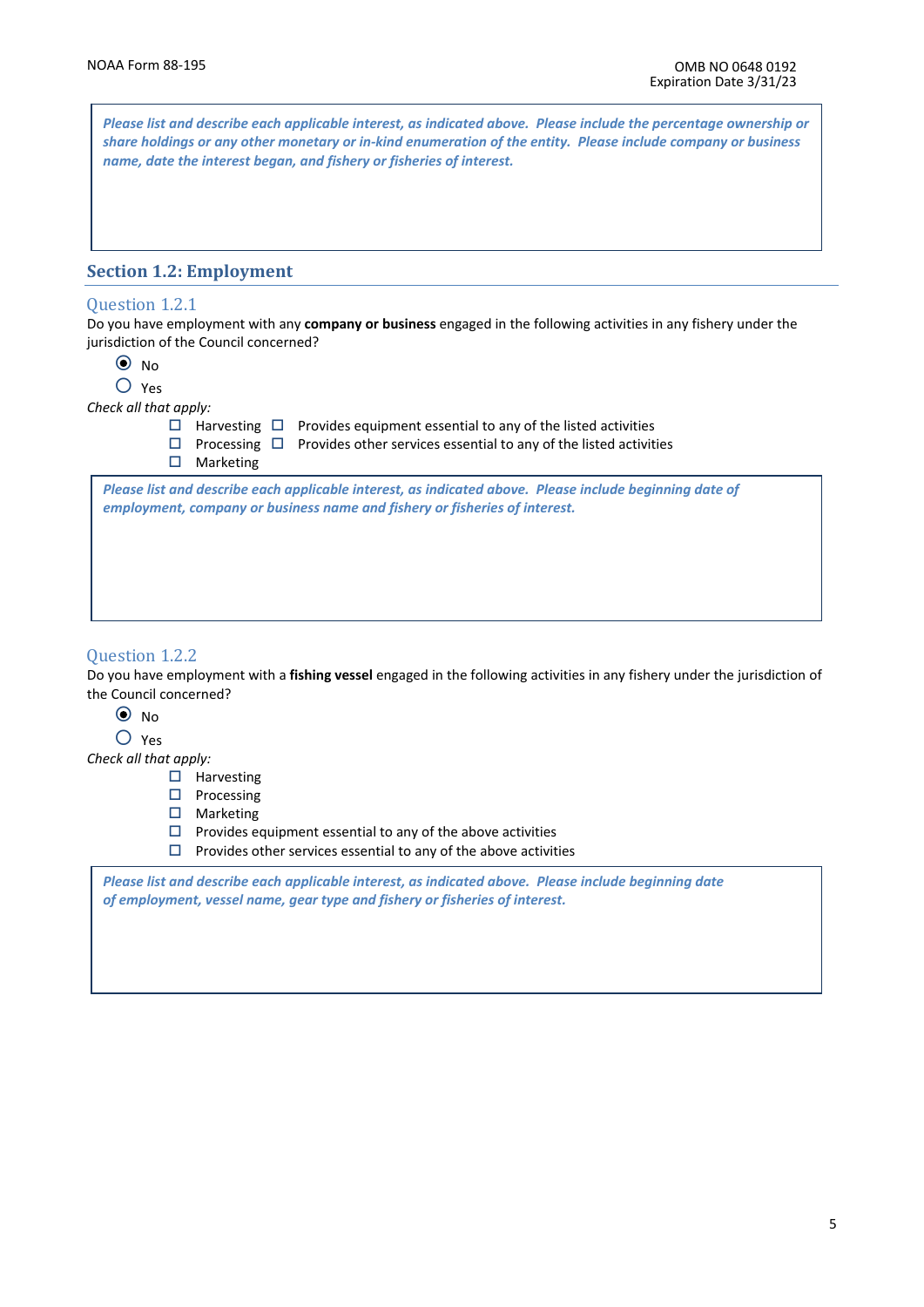#### Question 1.2.3

Do you have employment with **any other entity** engaged in the following activities in any fishery under the jurisdiction of the Council concerned?

- $\odot$  No
- { Yes

*Check all that apply:*

- $\square$  Harvesting
- $\square$  Processing
- $\Box$  Marketing
- $\square$  Provides equipment essential to any of the above activities
- $\square$  Provides other services essential to any of the above activities

*Please list and describe each applicable interest, as indicated above. Please include beginning date of employment, entity name and fishery or fisheries of interest.* 

#### Question 1.2.4

Do you have employment with **any company, business, or other entity** that provides any of the following services related to any fishery under the jurisdiction of the Council concerned?

 $\odot$  No

| ÷ |
|---|
|   |

### *Check all that apply:*

| . uppiy:        |                   |
|-----------------|-------------------|
| $\Box$ Lobbying | $\Box$ Consulting |
|                 | $\Box$ Legal      |
| $\Box$ Advocacy |                   |
|                 |                   |

 $\square$  Representational Services

| Please list and describe each applicable interest, as indicated above. Please include beginning date of<br>employment, entity name and fishery or fisheries of interest. |  |  |  |
|--------------------------------------------------------------------------------------------------------------------------------------------------------------------------|--|--|--|
|                                                                                                                                                                          |  |  |  |
|                                                                                                                                                                          |  |  |  |
|                                                                                                                                                                          |  |  |  |

#### Question 1.2.5

Do you have employment with **any entity that either owns (wholly or partially) or is owned by (wholly or partially) another entity** providing any of the following services, or providing equipment or services essential to harvesting, processing, lobbying, advocacy, or marketing activities, in any fishery under the jurisdiction of the Council concerned?

| N <sub>0</sub> |                                            |                                                                   |  |
|----------------|--------------------------------------------|-------------------------------------------------------------------|--|
| Yes            |                                            |                                                                   |  |
|                | Check all that apply:                      |                                                                   |  |
|                | Consulting                                 | <b>Harvesting</b>                                                 |  |
|                | Legal                                      | Processing                                                        |  |
|                | Representational Services $\Box$ Marketing |                                                                   |  |
|                |                                            | Provides equipment essential to any of the listed activities      |  |
|                |                                            | Provides other services essential to any of the listed activities |  |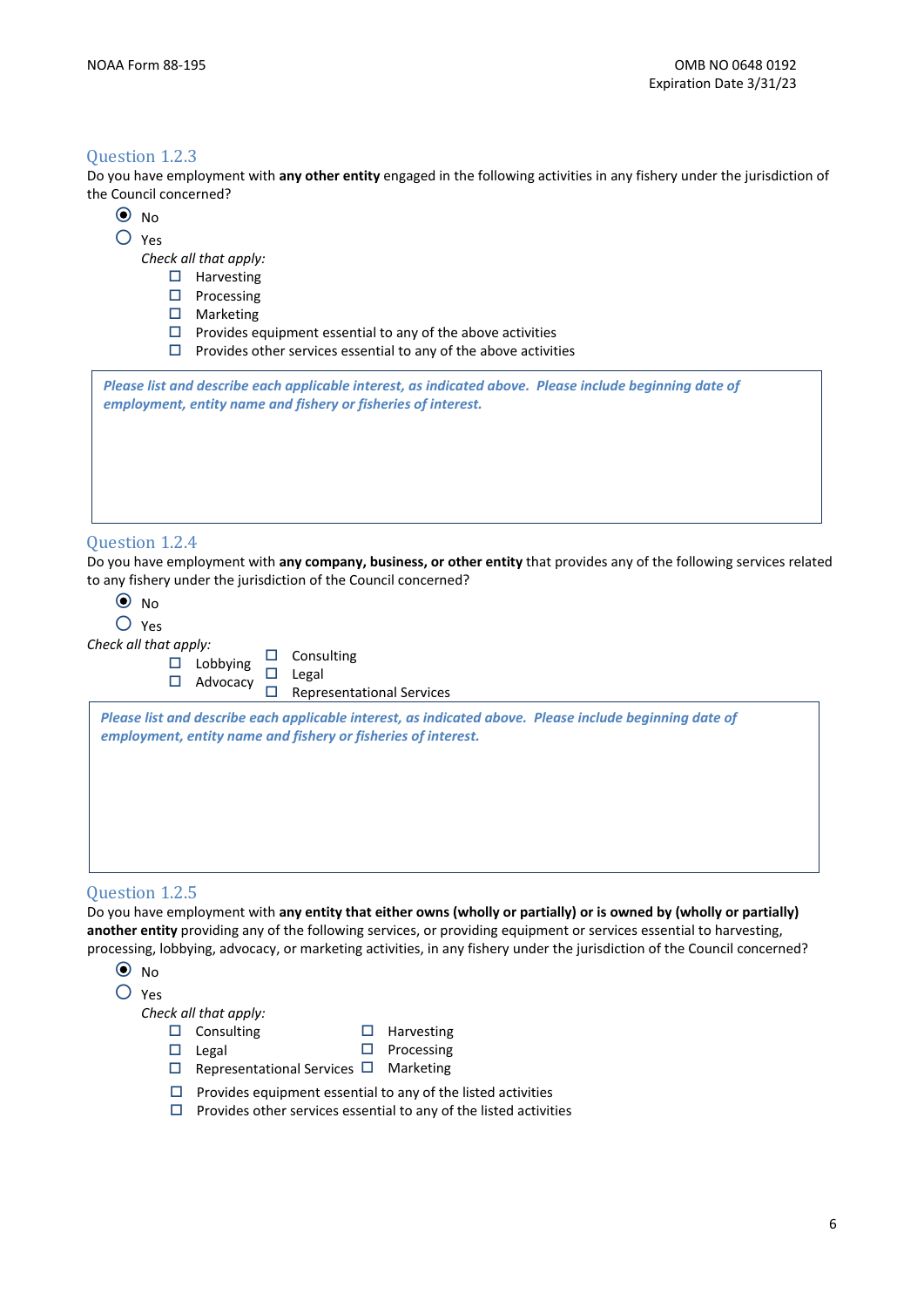|                | Please list and describe each applicable interest, as indicated above. Please include beginning date of<br>employment, entity name and fishery or fisheries of interest.                                                             |
|----------------|--------------------------------------------------------------------------------------------------------------------------------------------------------------------------------------------------------------------------------------|
| Question 1.2.6 | Do you have employment with an association or organization whose members include companies, vessels, or other<br>entities engaged in any of the following activities in any fishery under the jurisdiction of the Council concerned? |
| $\odot$ No     |                                                                                                                                                                                                                                      |
| Yes            |                                                                                                                                                                                                                                      |
|                | Check all that apply:                                                                                                                                                                                                                |
| □              | Harvesting                                                                                                                                                                                                                           |
| □              | Processing                                                                                                                                                                                                                           |
|                | Lobbying                                                                                                                                                                                                                             |
| $\Box$         | Advocacy                                                                                                                                                                                                                             |
|                | Marketing                                                                                                                                                                                                                            |
|                | Provides equipment essential to any of the above activities                                                                                                                                                                          |
| □              | Provides other services essential to any of the above activities                                                                                                                                                                     |
|                | Please list and describe each applicable interest, as indicated above. Please include beginning date of<br>employment, association name and fishery or fisheries of interest.                                                        |

### **Section 1.3: Other Service with an association or organization**

### Question 1.3.1

Are you **serving as an officer, director, or trustee** of any organization or association whose members include companies͕ vessels, or other entities engaged in any of the following activities in any fishery under the jurisdiction of the Council concerned?

- { No
- { Yes

*Check all that apply:*

- $\square$  Harvesting
- $\square$  Processing
- $\square$  Lobbying
- □ Advocacy
- $\square$  Marketing
- $\square$  Provides equipment essential to any of the above activities
- $\square$  Provides other services essential to any of the above activities

Please list and describe each applicable interest, as indicated above. Please include beginning date of service, *entity name and fishery or fisheries of interest.*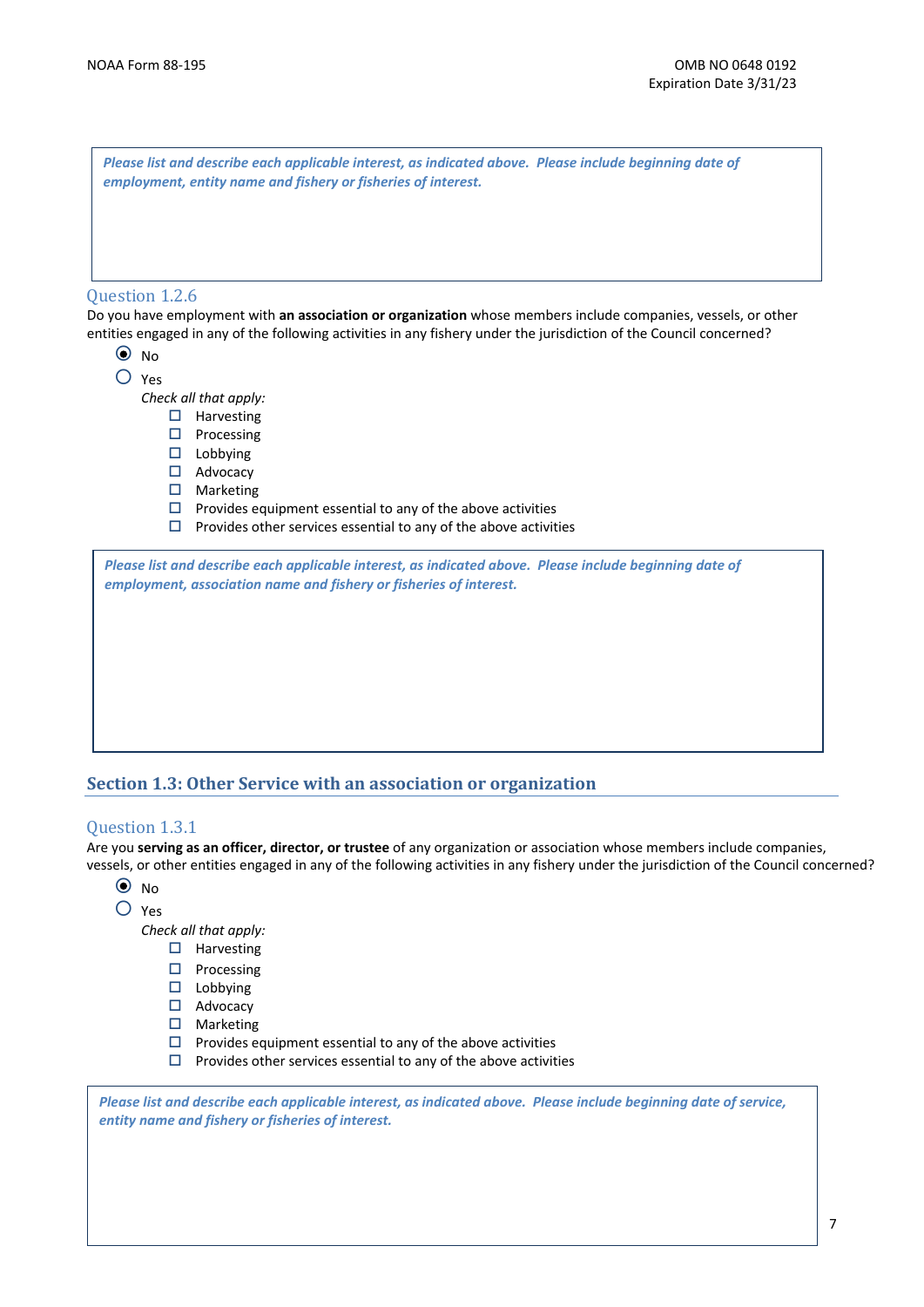## **Part 2: Financial Interest of Spouses, Partners, and Minor Children**

If you have no spouse, partner, or minor children, check the box below and proceed to Part 3.

 $\Box$  I have no spouse, partner, or minor children

**Section 2.1: Assets and Ownership**

### Question 2.1.1

Does your spouse, partner, or minor child have any **stock, equity or ownership interest** (whole or partial ownership) in a **company or business** engaged in any of the following activities in any fishery under the jurisdiction of the Council concerned?

 $\odot$  No

{ Yes

*Check all that apply:*

- $\Box$  Harvesting
- $\Box$  Processing
- $\square$  Marketing
- $\square$  Provides equipment essential to any of the above activities
- $\square$  Provides other services essential to any of the above activities

Please list and describe each applicable interest, as indicated above. Please include the percentage ownership or share holdings or any other monetary or in-kind enumeration of the company or business. Please include *company or business name, date the interest began, and fishery or fisheries of interest.*

### Question 2.1.2

Does your spouse, partner, or minor child have any **stock, equity or ownership interest** (whole or partial) in any fishing **vessel** engaged in the following activities in any fishery under the jurisdiction of the Council concerned?

- $\odot$  No
- { Yes

*Check all that apply:*

- $\Box$  Harvesting
- $\square$  Processing
- $\square$  Marketing
- $\square$  Provides equipment essential to any of the above activities
- $\Box$  Provides other services essential to any of the above activities

Please list and describe each applicable interest, as indicated above. Please include the percentage ownership or share holdings or any other monetary or in-kind enumeration of the vessel. Please include vessel name, *company or business name, date the interest began, gear type and fishery or fisheries of interest.*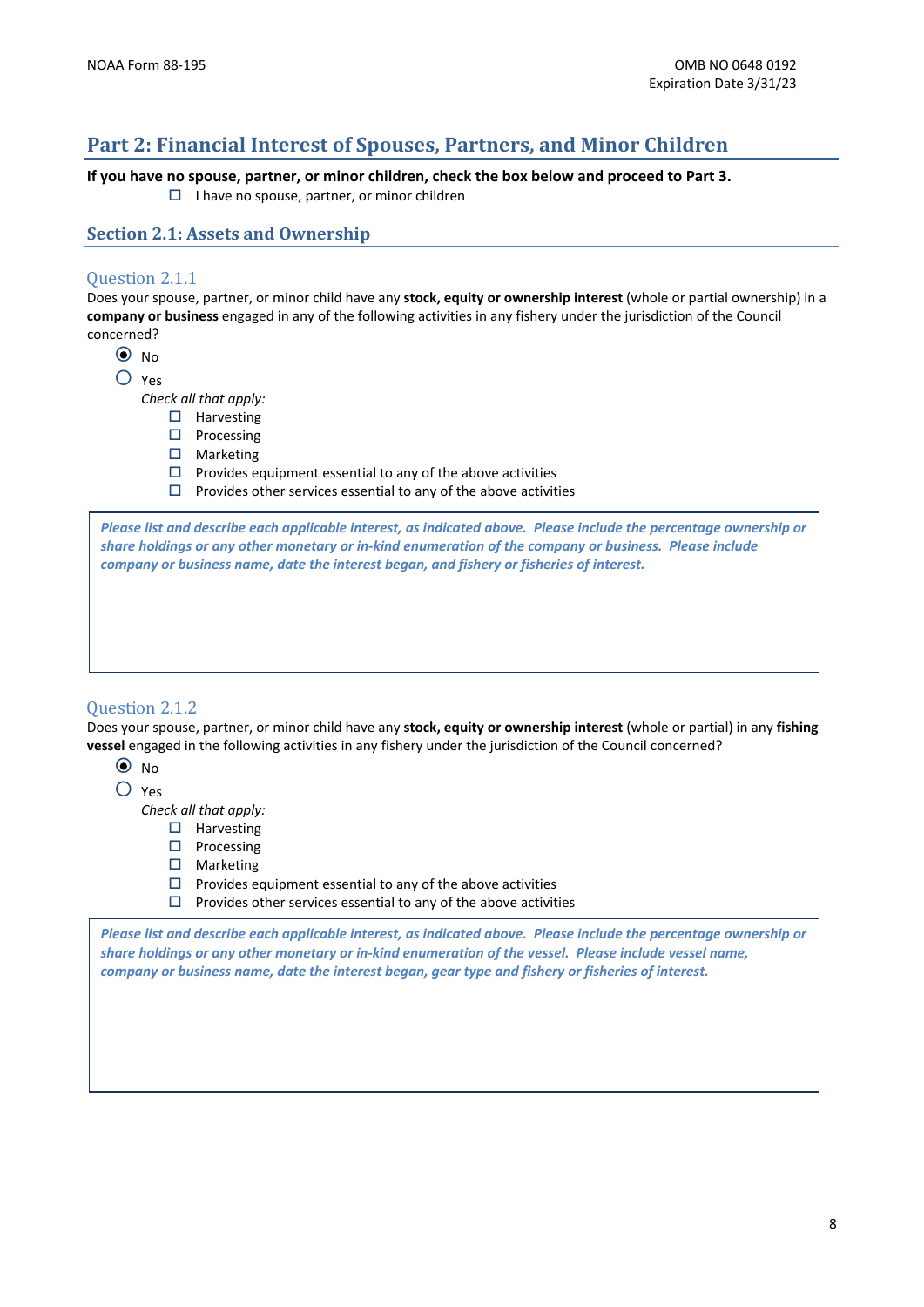### Question 2.1.3

Does your spouse, partner, or minor child have any stock, equity or ownership interest (whole or partial) in any other entity engaged in the following activities in any fishery under the jurisdiction of the Council concerned?

- $\odot$  No
- $O$  Yes

Check all that apply:

- $\Box$  Harvesting
- $\Box$  Processing
- $\Box$  Marketing
- $\Box$  Provides equipment essential to any of the above activities
- $\Box$  Provides other services essential to any of the above activities

Please list and describe each applicable interest, as indicated above. Please include the percentage ownership or share holdings or any other monetary or in-kind enumeration of the entity. Please include entity name, date the interest began, and fishery or fisheries of interest.

### **Ouestion 2.1.4**

Does your spouse, partner, or minor child have any stock, equity or ownership interest (wholly or partially) in a company, business, or other entity that provides any of the following services for any fishery under the jurisdiction of the Council concerned?

 $\odot$  No

 $O$  Yes

Check all that apply:

- $\square$  Consulting
- $\Box$  Legal
- $\Box$  Representational Services
- $\Box$  Lobbying
- $\Box$  Advocacy
- $\Box$  Marketing

Please list and describe each applicable interest, as indicated above. Please include the percentage ownership or share holdings or any other monetary or in-kind enumeration of the entity. Please include entity name, date the interest began, and fishery or fisheries of interest.

### **Section 2.2 Employment of Spouse, Partner, or Minor Child**

### Question 2.2.1

Does your spouse, partner, or minor child have employment with any company or business engaged in the following activities in any fishery under the jurisdiction of the Council concerned?

 $\odot$  No

 $O$  Yes

Check all that apply:

- $\Box$  Harvesting
- $\Box$  Processing
- $\Box$  Marketing
- $\Box$  Provides equipment essential to any of the above activities
- $\Box$  Provides other services essential to any of the above activities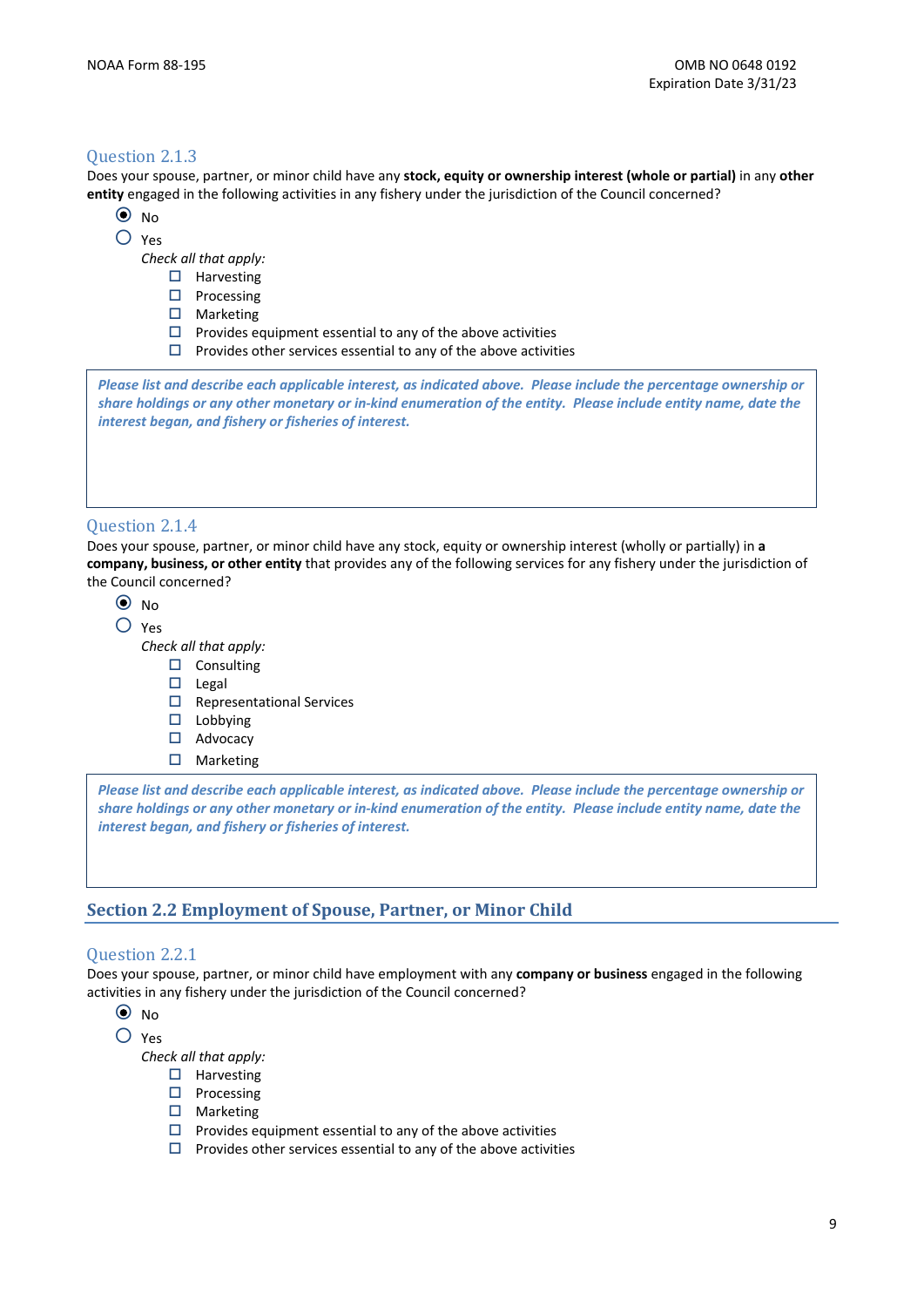| Please list person and relationship and describe each applicable interest, as indicated above. Please include<br>beginning date of employment, company or business name and fishery or fisheries of interest.<br>Question 2.2.2<br>Does your spouse, partner, or minor child have employment with a fishing vessel engaged in the following activities in<br>any fishery under the jurisdiction of the Council concerned?<br>$\odot$ No<br>$\bigcirc$ Yes<br>Check all that apply:<br>$\Box$ Harvesting<br>Processing<br>□ ∴<br>$\Box$ Marketing<br>$\Box$ Provides equipment essential to any of the above activities<br>Provides other services essential to any of the above activities<br>□.<br>Please list person and relationship and describe each applicable interest, as indicated above. Please include<br>beginning date of employment, vessel name, gear type and fishery or fisheries of interest.<br>Question 2.2.3<br>any fishery under the jurisdiction of the Council concerned?<br>$\odot$ No<br>Yes<br>Check all that apply:<br>Harvesting<br>Ц<br>Processing<br>□<br>Provides equipment essential to any of the above activities<br>ш<br>Provides other services essential to any of the above activities<br>□<br>Please list person and relationship and describe each applicable interest, as indicated above. Please include<br>beginning date of employment, entity name and fishery or fisheries of interest. |  |
|----------------------------------------------------------------------------------------------------------------------------------------------------------------------------------------------------------------------------------------------------------------------------------------------------------------------------------------------------------------------------------------------------------------------------------------------------------------------------------------------------------------------------------------------------------------------------------------------------------------------------------------------------------------------------------------------------------------------------------------------------------------------------------------------------------------------------------------------------------------------------------------------------------------------------------------------------------------------------------------------------------------------------------------------------------------------------------------------------------------------------------------------------------------------------------------------------------------------------------------------------------------------------------------------------------------------------------------------------------------------------------------------------------------------------------------|--|
|                                                                                                                                                                                                                                                                                                                                                                                                                                                                                                                                                                                                                                                                                                                                                                                                                                                                                                                                                                                                                                                                                                                                                                                                                                                                                                                                                                                                                                        |  |
|                                                                                                                                                                                                                                                                                                                                                                                                                                                                                                                                                                                                                                                                                                                                                                                                                                                                                                                                                                                                                                                                                                                                                                                                                                                                                                                                                                                                                                        |  |
|                                                                                                                                                                                                                                                                                                                                                                                                                                                                                                                                                                                                                                                                                                                                                                                                                                                                                                                                                                                                                                                                                                                                                                                                                                                                                                                                                                                                                                        |  |
|                                                                                                                                                                                                                                                                                                                                                                                                                                                                                                                                                                                                                                                                                                                                                                                                                                                                                                                                                                                                                                                                                                                                                                                                                                                                                                                                                                                                                                        |  |
|                                                                                                                                                                                                                                                                                                                                                                                                                                                                                                                                                                                                                                                                                                                                                                                                                                                                                                                                                                                                                                                                                                                                                                                                                                                                                                                                                                                                                                        |  |
|                                                                                                                                                                                                                                                                                                                                                                                                                                                                                                                                                                                                                                                                                                                                                                                                                                                                                                                                                                                                                                                                                                                                                                                                                                                                                                                                                                                                                                        |  |
|                                                                                                                                                                                                                                                                                                                                                                                                                                                                                                                                                                                                                                                                                                                                                                                                                                                                                                                                                                                                                                                                                                                                                                                                                                                                                                                                                                                                                                        |  |
|                                                                                                                                                                                                                                                                                                                                                                                                                                                                                                                                                                                                                                                                                                                                                                                                                                                                                                                                                                                                                                                                                                                                                                                                                                                                                                                                                                                                                                        |  |
|                                                                                                                                                                                                                                                                                                                                                                                                                                                                                                                                                                                                                                                                                                                                                                                                                                                                                                                                                                                                                                                                                                                                                                                                                                                                                                                                                                                                                                        |  |
|                                                                                                                                                                                                                                                                                                                                                                                                                                                                                                                                                                                                                                                                                                                                                                                                                                                                                                                                                                                                                                                                                                                                                                                                                                                                                                                                                                                                                                        |  |
|                                                                                                                                                                                                                                                                                                                                                                                                                                                                                                                                                                                                                                                                                                                                                                                                                                                                                                                                                                                                                                                                                                                                                                                                                                                                                                                                                                                                                                        |  |
| Does your spouse, partner, or minor child have employment with any other entity engaged in the following activities in                                                                                                                                                                                                                                                                                                                                                                                                                                                                                                                                                                                                                                                                                                                                                                                                                                                                                                                                                                                                                                                                                                                                                                                                                                                                                                                 |  |
|                                                                                                                                                                                                                                                                                                                                                                                                                                                                                                                                                                                                                                                                                                                                                                                                                                                                                                                                                                                                                                                                                                                                                                                                                                                                                                                                                                                                                                        |  |
|                                                                                                                                                                                                                                                                                                                                                                                                                                                                                                                                                                                                                                                                                                                                                                                                                                                                                                                                                                                                                                                                                                                                                                                                                                                                                                                                                                                                                                        |  |
|                                                                                                                                                                                                                                                                                                                                                                                                                                                                                                                                                                                                                                                                                                                                                                                                                                                                                                                                                                                                                                                                                                                                                                                                                                                                                                                                                                                                                                        |  |
|                                                                                                                                                                                                                                                                                                                                                                                                                                                                                                                                                                                                                                                                                                                                                                                                                                                                                                                                                                                                                                                                                                                                                                                                                                                                                                                                                                                                                                        |  |
|                                                                                                                                                                                                                                                                                                                                                                                                                                                                                                                                                                                                                                                                                                                                                                                                                                                                                                                                                                                                                                                                                                                                                                                                                                                                                                                                                                                                                                        |  |
|                                                                                                                                                                                                                                                                                                                                                                                                                                                                                                                                                                                                                                                                                                                                                                                                                                                                                                                                                                                                                                                                                                                                                                                                                                                                                                                                                                                                                                        |  |
|                                                                                                                                                                                                                                                                                                                                                                                                                                                                                                                                                                                                                                                                                                                                                                                                                                                                                                                                                                                                                                                                                                                                                                                                                                                                                                                                                                                                                                        |  |
|                                                                                                                                                                                                                                                                                                                                                                                                                                                                                                                                                                                                                                                                                                                                                                                                                                                                                                                                                                                                                                                                                                                                                                                                                                                                                                                                                                                                                                        |  |
|                                                                                                                                                                                                                                                                                                                                                                                                                                                                                                                                                                                                                                                                                                                                                                                                                                                                                                                                                                                                                                                                                                                                                                                                                                                                                                                                                                                                                                        |  |
| Question 2.2.4                                                                                                                                                                                                                                                                                                                                                                                                                                                                                                                                                                                                                                                                                                                                                                                                                                                                                                                                                                                                                                                                                                                                                                                                                                                                                                                                                                                                                         |  |

Does your spouse, partner, or minor child have employment with **any company, business, or other entity** that provides any of the following services related to any fishery under the jurisdiction of the Council concerned?



*Please list person and relationship and describe each applicable interest, as indicated above. Please include beginning date of employment, entity name and fishery or fisheries of interest.*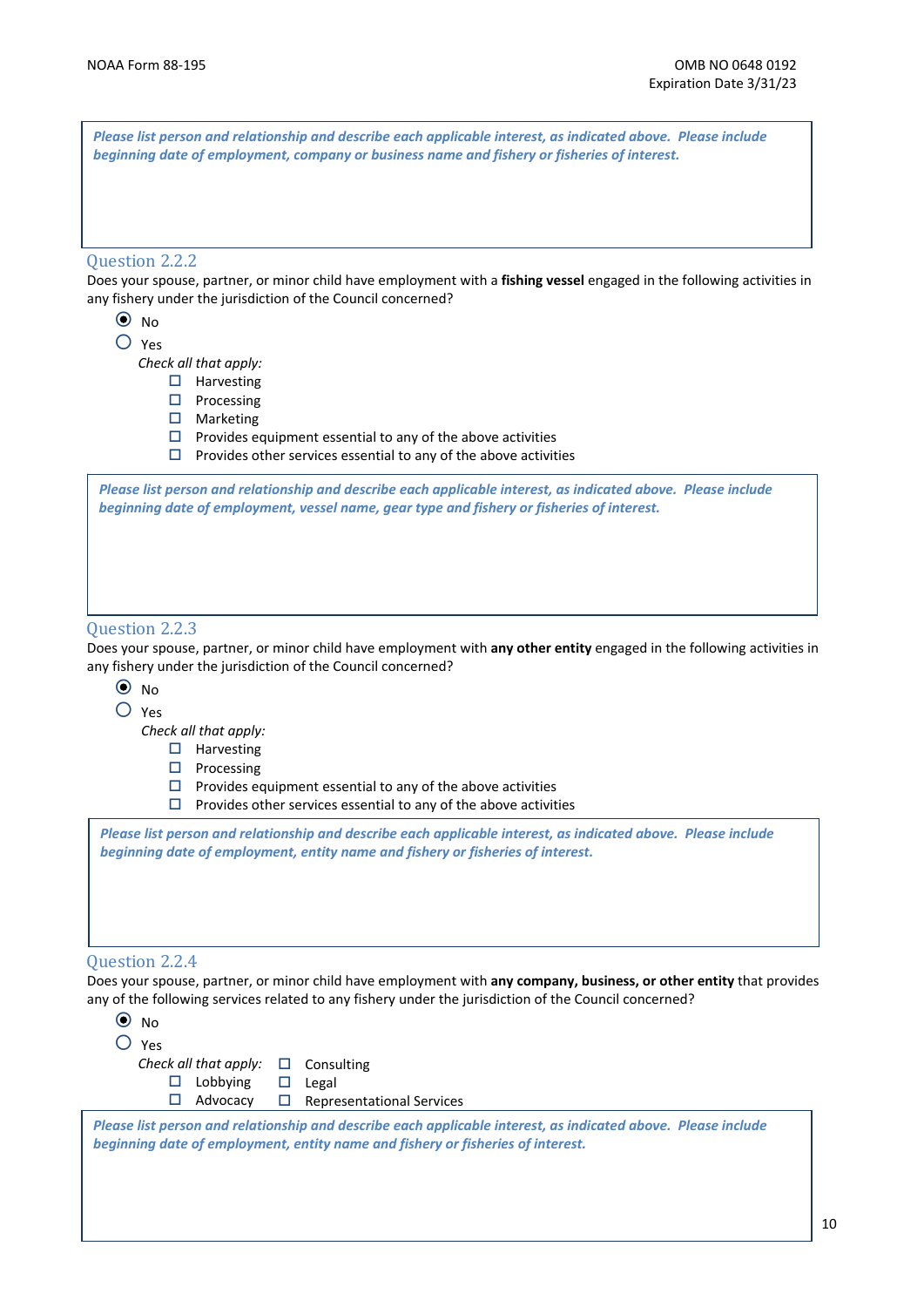### Question 2.2.5

Does your spouse, partner, or minor child have employment with **any entity that either owns (wholly or partially) or is owned by (wholly or partially) another entity** providing any of the following services in any fishery under the jurisdiction of the Council concerned?

| $\odot$ No<br>Yes<br>Check all that apply:<br>Consulting<br>П<br>Legal<br>ப<br><b>Representational Services</b><br>□ | П<br>ப<br>□<br>□ | Harvesting<br>Processing<br>Lobbying<br>Advocacy<br>Marketing<br>Provides equipment essential to any of the listed activities                                                      |
|----------------------------------------------------------------------------------------------------------------------|------------------|------------------------------------------------------------------------------------------------------------------------------------------------------------------------------------|
| beginning date of employment, entity name and fishery or fisheries of interest.                                      |                  | Provides other services essential to any of the listed activities<br>Please list person and relationship and describe each applicable interest, as indicated above. Please include |
| <b>Ouestion 2.2.6</b>                                                                                                |                  |                                                                                                                                                                                    |

Does your spouse, partner, or minor child have employment with **an association or organization** whose members include companies, vessels, or other entities engaged in any of the following activities in any fishery under the jurisdiction of the Council concerned?

| N <sub>0</sub> |                       |   |                                                                                                                                                                                                       |
|----------------|-----------------------|---|-------------------------------------------------------------------------------------------------------------------------------------------------------------------------------------------------------|
| Yes            |                       |   |                                                                                                                                                                                                       |
|                | Check all that apply: |   |                                                                                                                                                                                                       |
| □              | <b>Harvesting</b>     | ⊔ | Consulting                                                                                                                                                                                            |
| □              | Processing            | □ | Legal                                                                                                                                                                                                 |
| ப              | Lobbying              | □ | <b>Representational Services</b>                                                                                                                                                                      |
| ப              | Advocacy              |   |                                                                                                                                                                                                       |
| □              | Marketing             |   |                                                                                                                                                                                                       |
| □              |                       |   | Provides equipment essential to any of the above activities                                                                                                                                           |
| □              |                       |   | Provides other services essential to any of the above activities                                                                                                                                      |
|                |                       |   | Please list person and relationship and describe each applicable interest, as indicated above. Please include<br>beginning date of employment, association name and fishery or fisheries of interest. |